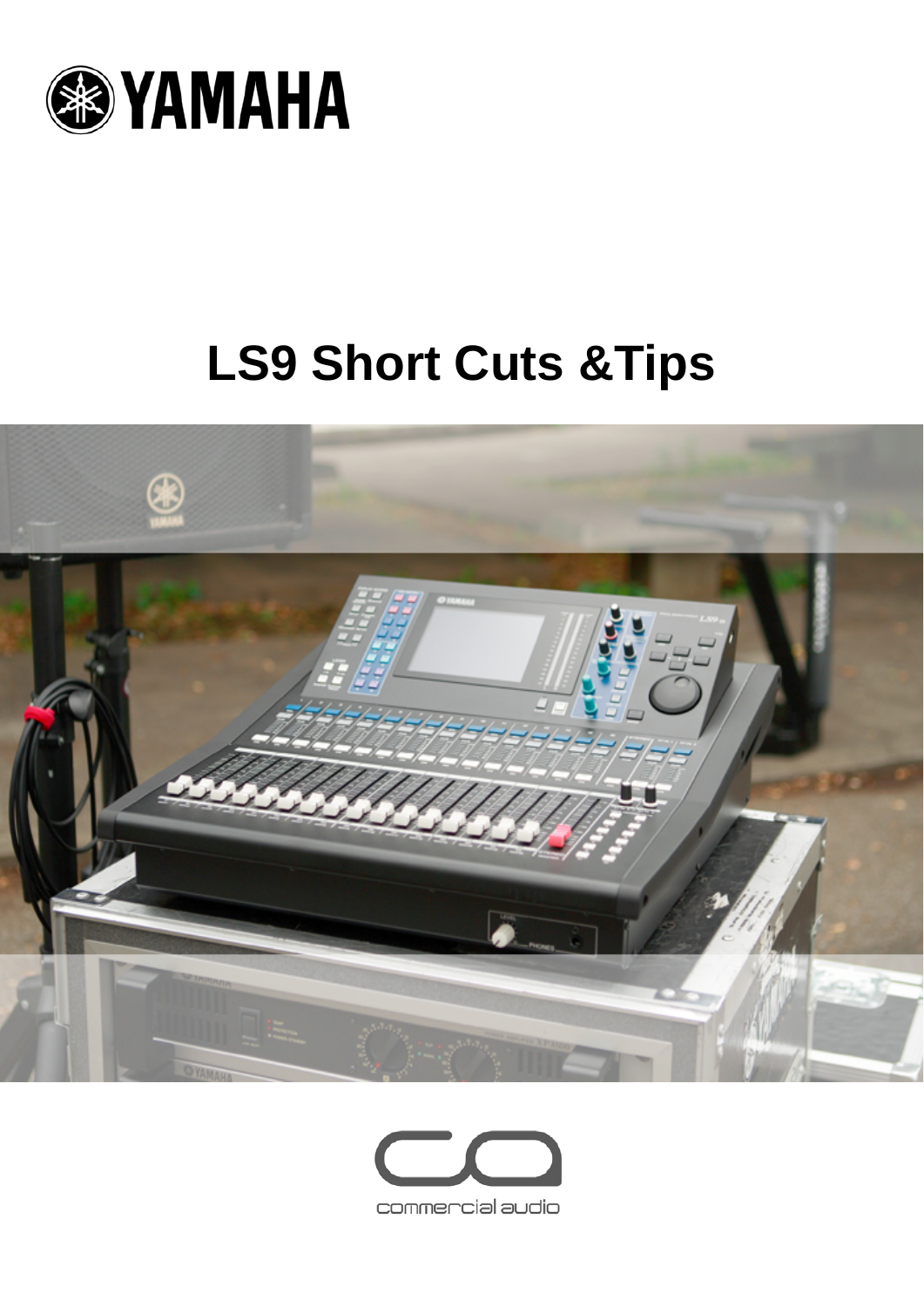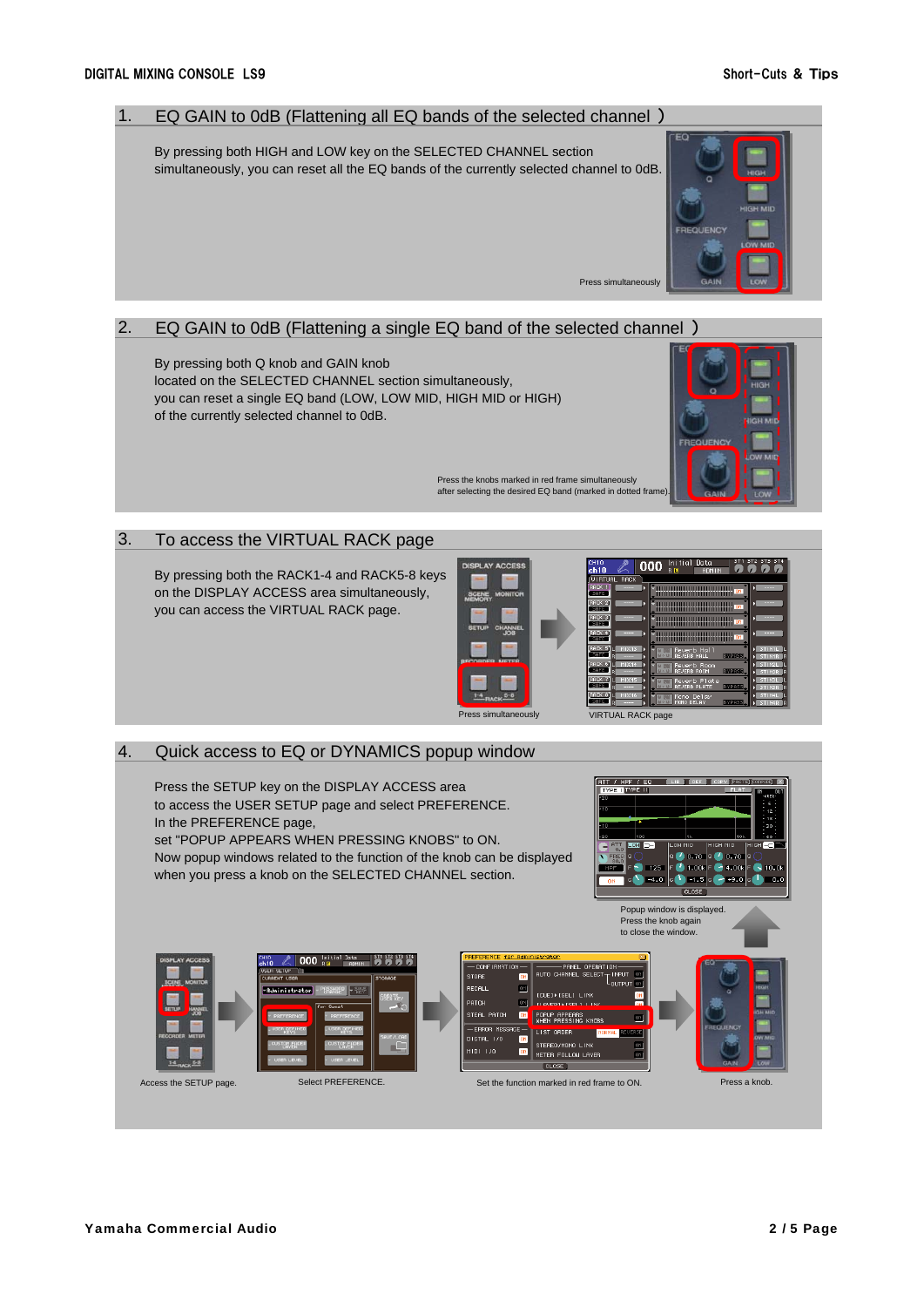

#### Quick access to a specific menu page or popup window (Using user-defined keys) 6.

To quickly access the page or popup window you require,

assign the PAGE CHANGE function (PAGE BOOKMARK) to a user-defined key in the USER SETUP page. Press and hold the assigned key for 2 seconds or more while displaying the page or popup window you want to bookmark.



#### Assigning channels to the CUSTOM FADER LAYER 7.

To assign the channels to the CUSTOM FADER LAYER, open the CUSTOM FADER LAYER popup window (SETUP>>>>USER SETUP>CUSTOM FADER LAYER), and press the SEL key of the target channel.

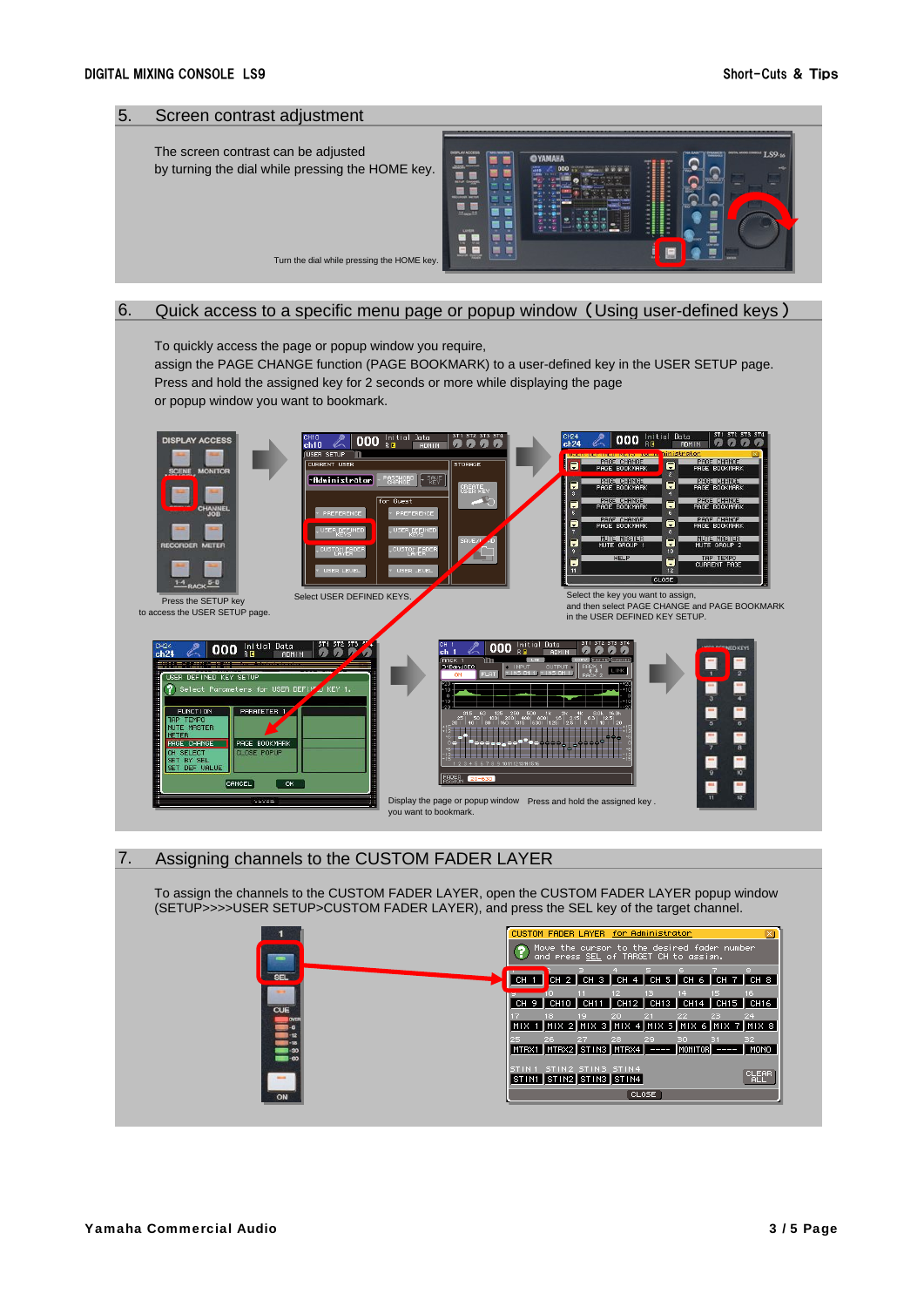#### Push and turn features 8. Fine adjustment is available by push-and-turning operation of Fine adjustment of PAN some encoders on the SELECTED CHANNEL section.  $FT$  / HPF / FQ LIB DEFT D Switchover between Shelving and Peaking curves (HIGH / LOW) Fine adjustment of SEND level  $0.70$  $0.70$  $\overline{\bullet}$  1.00k  $-125$ **C** 4.00k F C 10.0  $\circ$   $\bullet$  =4.0  $\circ$   $\circ$  =1.5  $\circ$   $\bullet$  =9.0  $\circ$   $\bullet$ Fine adjustment of GAIN  $CLOSE$ Reset the input channel to the nominal level 9. Press the SEL key while press and holding the ke ●Reset channel faders to nominal level with "SET NOMINAL" function To reset the channel faders to the nominal level, first assign "SET NOMINAL" function to one of the user-defined key. Then press the SEL key of the desired channel while press and holding the user-defined key with the SET NOMINAL function. ●Reset ST IN channel encoder to nominal level

To reset the ST IN channel encoder to the nominal level, turn the encoder knob to the right quickly and release it immediately (like an analog trim).



# 10. Unit used in the level meter for digital mixers



# 11. Initializing all memories (Returning the console to factory preset)